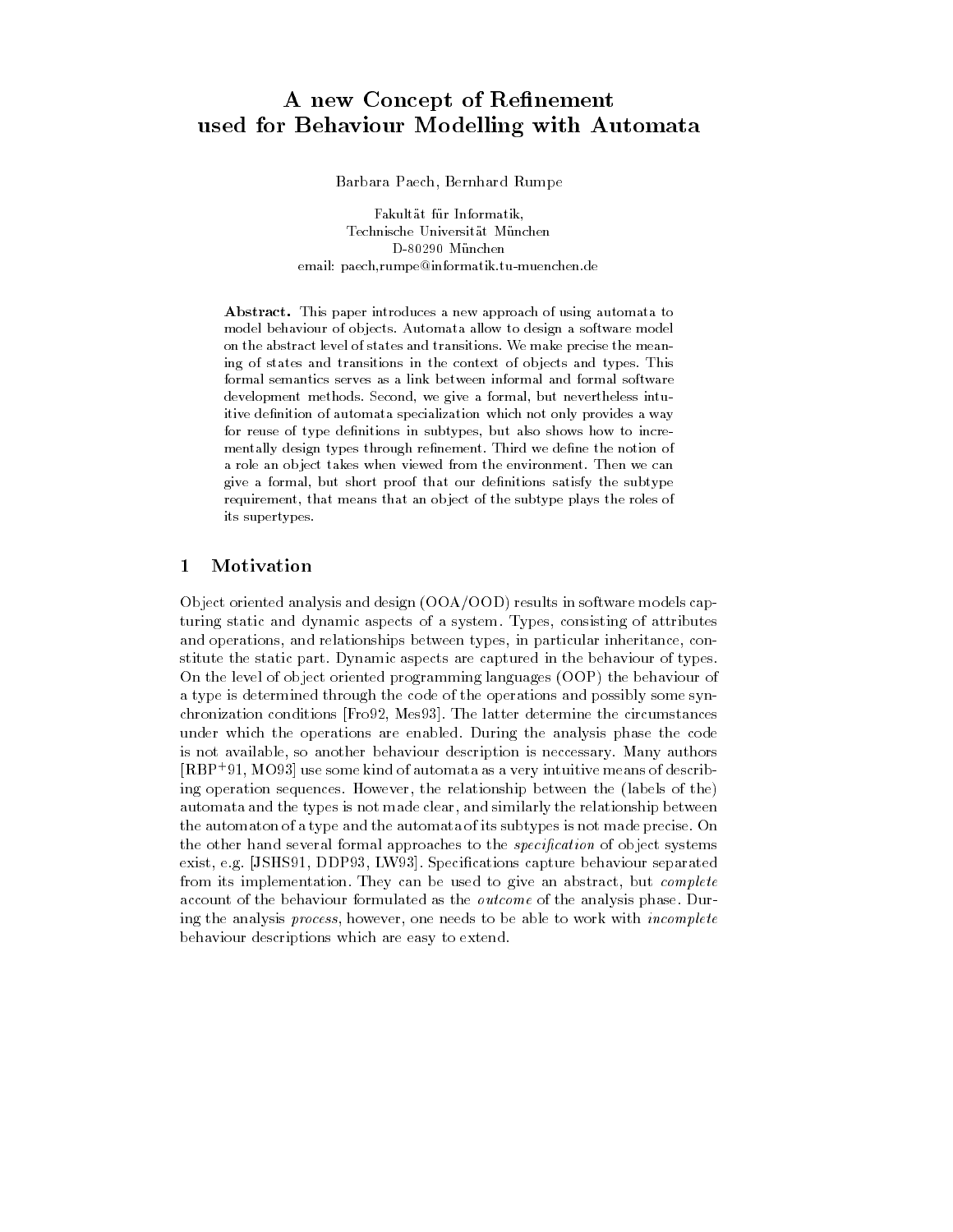In this paper we will show that *incomplete* behaviour descriptions need not be incomplete interest incompletent incomplete the complete some than the original contentral development of the only certain aspects of an information system Therefore we will enhance au tomata by a few formal details leading to the concept of behaviour automata Behaviour automata can serve as a link between informal and formal software design methods. On the one hand they are easy to read and to use informally. Therefore they are an adequate base for the discussions between software design ers and customers in the process of designing the system model On the other hand the formal semantics leaves no room for ambiguities Thus- we can dene a formal notion of representative military shows how to safely emilities the system. model. This notion of refinement coincides with the notion of type specialization typesafe inheritance This is not surprising- since specialization can be viewed as a preservation of a refinement step for reuse.

This paper is structured as follows: First we define behaviour automata as a means of behaviour description of types. The main contribution of this definition is to make explicit the state space of a type The state space of a type is the set of all states an object of that type may occupy in its lifecycle As usual an object state is given by the values of its attributes The labelling of the states of the behaviour automata induces a partition on the state space of the type. The transitions of the behaviour automata are labelled by operations (and possibly conditions). Behaviour automata allow to grasp quickly the sequence of operations objects of a given type may perform- and also the important states these objects may pass

In the second part we define specialization of behaviour automata. This notion of specialization allows for reduction of the state space- rened partition of the state space and reduction of nondeterminism. First we motivate this definition by discussing several examples of type specialization (inheritance). We also show that this specialization relation is transitive. Then we discuss refinement steps based on the specialization relation

In the third part we show that our definition of type specialization satisfies  $\mu$  and subtype requirement as formulated in  $\mu$   $\mu$  and  $\mu$  matricly that the subtypes objects must behave 'the same' as the supertype's objects as far as anyone using the supertype's objects can tell". The expectations of the using objects are made explicit in the concept of role which are a special kind of type. The behaviour automaton of a type has to specialize all the automata of its roles Because of transitivity of automata specialization it is trivial to show the above subtype requirement

We conclude the paper with a discussion of related work.

#### $\overline{2}$ **Behaviour Automata**

Our work is independent of a specific notation for the static aspects of types. In Figure 1 an example is given for the essential parts of such a notation.

Type Figure describes geometric figures typically used in graphical editors. The term type is mostly used in the context of specications- while class is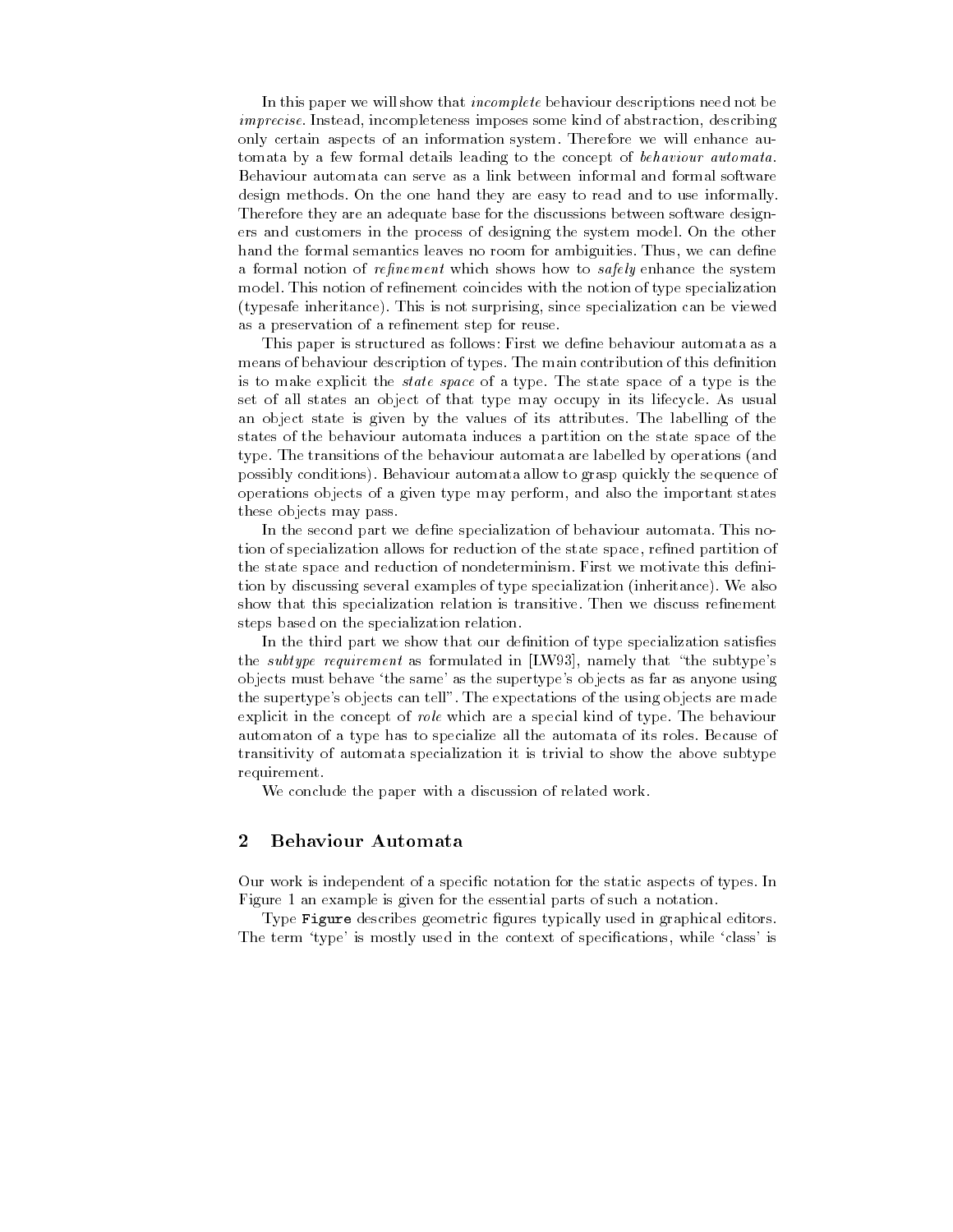| Type       | Figure                                                           |
|------------|------------------------------------------------------------------|
| Attributes | center $position(x,y-coordinate)$ , color, outline,              |
|            | visibility (true, false), selection (true, false)                |
|            | <b>Operations</b> move(new center), show, hide, select, deselect |

### Fig- - Type Figure

used in OOA and OOP. We use the term 'type' to indicate that in our framework inheritance is behaviour preserving. The type definition consists of the name of the type and a set of attributes and operations. Attributes are defined by a name and an optional value space (another type or an informal description). Operations are given by names and a possibly empty list of parameters Relationships to other types - other than specialization - are captured by attributes. The attributes in the type definition do not have to be implemented as attributes. E.g. attributes depending on other attributes could be implemented as *derived func*the medical services of anti-may are writing to the presence it is not transition in terms in terms of of attributes. We distinguish between *visible* and *hidden* attributes and operations The client or user of an object can see only the visible attributes- via  $s$ election operations that do not affect the object  $s$  state. Visible operations constitute the *interface* of the type together with the selection operations. Hidden attributes and operations describe internal details

A type defines a set of objects. Each object has a unique identity and a state. The state is defined by the values of the attributes. The application of the operations to the objects depends on the state. The behaviour of an object is its lifecycle- a unique sequence of states and operation calls The behaviour of a type is the set of possible lifecycles of its instances Note that in OOP the objects lifecycles are completely determined through the code of the operations and the synchronization constraints This is due to the fact that the state of an object can only be modified through operations and that the semantics of the operations is completely determined The latter is not true for OOA The behaviour of an object is incompletely specified. Behaviour automata allow to restrict lifecycles without having to define them completely. They only define the minimal behaviour of objects-induction, some operations-incorporation in which objects are certain to respond to calls of these operations and a rough description of the effect of the operations.

#### $2.1$ **Automata States**

Automata states partition the set of allowed object states through constraints on their attributes As an example consider the type Automatic Teller Machine of Figure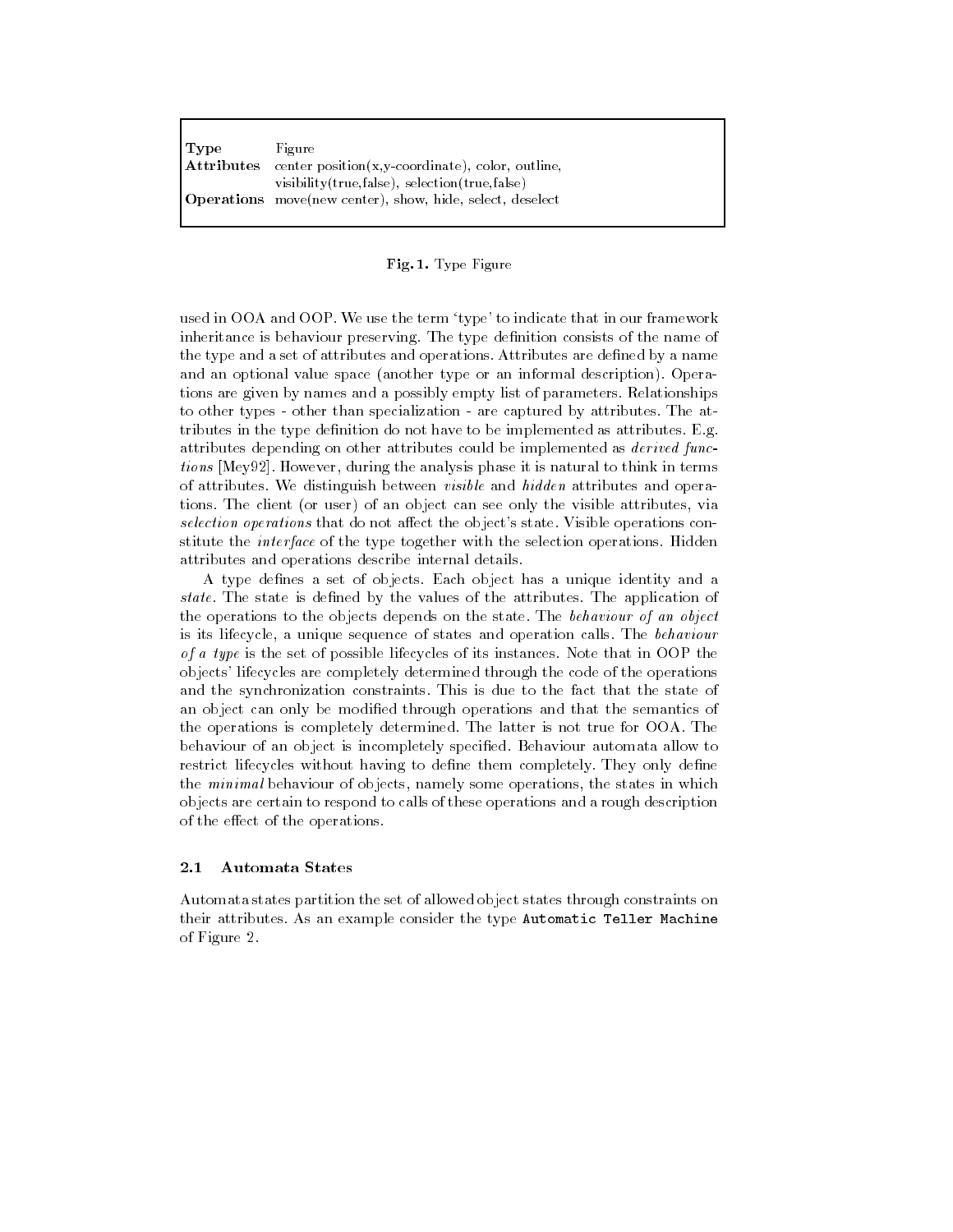

Fig- - Type Automatic Teller Machine

Its attributes are password- account number- cash and output- where only the latter is visible We abstract from the money given to or from the tener machine, rossible constraints are *password undefined*, *uccumi number uc-* $\mu n$ ea. Many methods  $|\mathbf{n}\mathbf{p}|$  vi $|\mathbf{n}|$  characterize automata states by names instead of constraints Introducing a special attribute status ranging over all the possible names of the states one can model the name X as the constraint status = X. this way- the dependence the dependence the attributes are not made except the attributes are not  $p$ ireite in the automatic teller machine example  $\left( \mathbf{r} \right)$  are constraint account  $n$ umber unue $\mu$ neu,  $p$ ussword ue $\mu$ neu is not meaningful. This cannot be expressed through names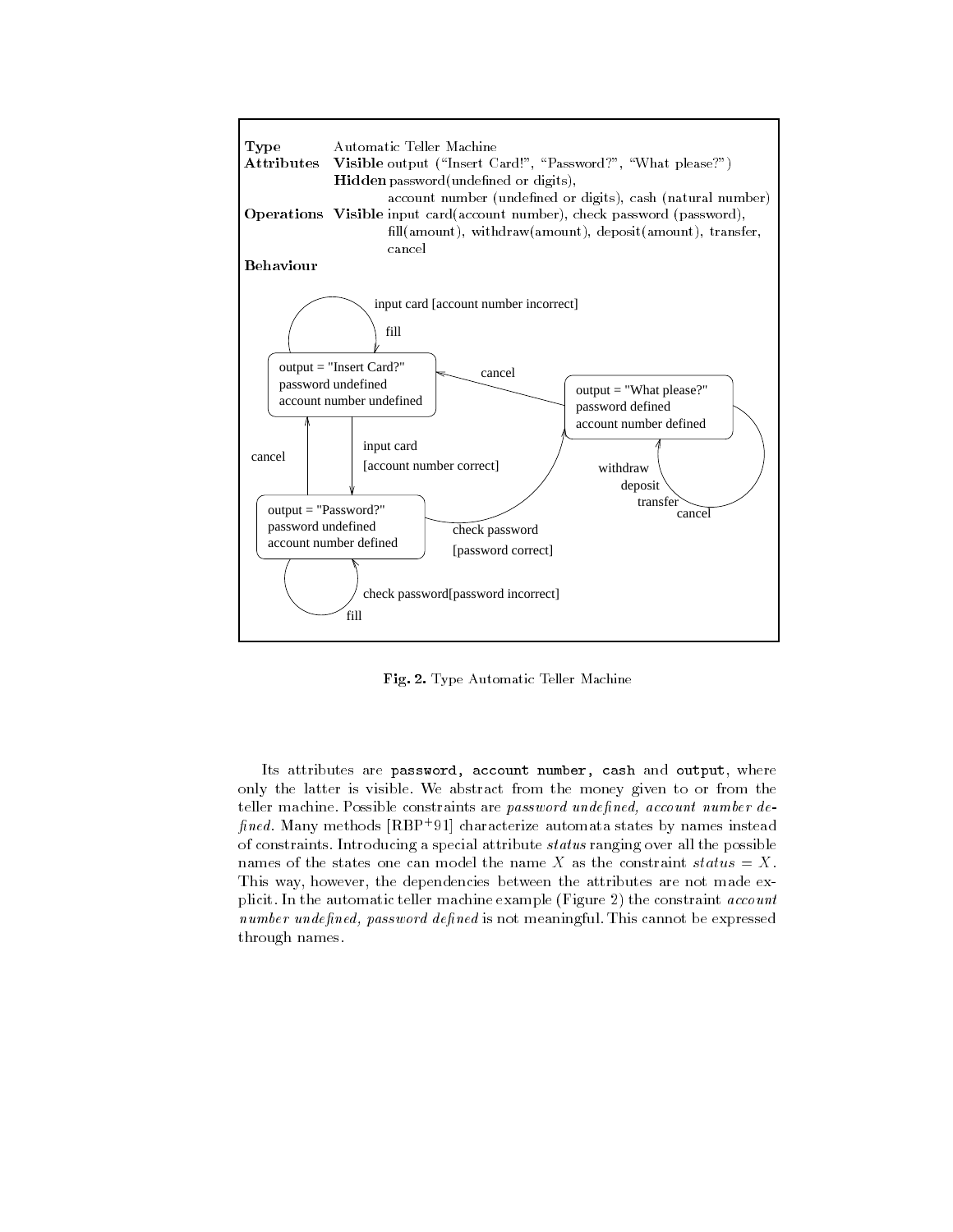#### $2.2$ Transitions

The state of an object can only be modified by operations defined in the type description *(encapsulation)*. Thus only operations can cause transitions between automata states. Pre- and postconditions of the operations which concern only attributes are captured by the automata states Additionally the automata states show how the operations interact. Preconditions which concern the parameters are not covered through automata states but through additional constraints on the transitions A typical example is checking the password for access to the automatic teller machine (see Figure 2). The transition constraint is made explicit in brackets  $\mathbb{F}_1$  , following the operation namelia

The transition relation is not required to be deterministic Therefore it is also possible to leave the dependency of the successor state from the parameters unspecified (e.g. operation get of type Queue in Figure 3). A missing constraint is equivalent to the constraint true.



Fig- - Type Queue

Clearly- operations not only modify the internal state but also invoke oper ations on other objects (including operations of  $\mathfrak{self}$ ). This interaction between types can be captured by listing the invoked operations together with the tran sitions (see e.g.  $[GM93]$ ). We will not pursue this topic here.

We close this section with a list of the graphical elements representing behaviour automata in Figure 4.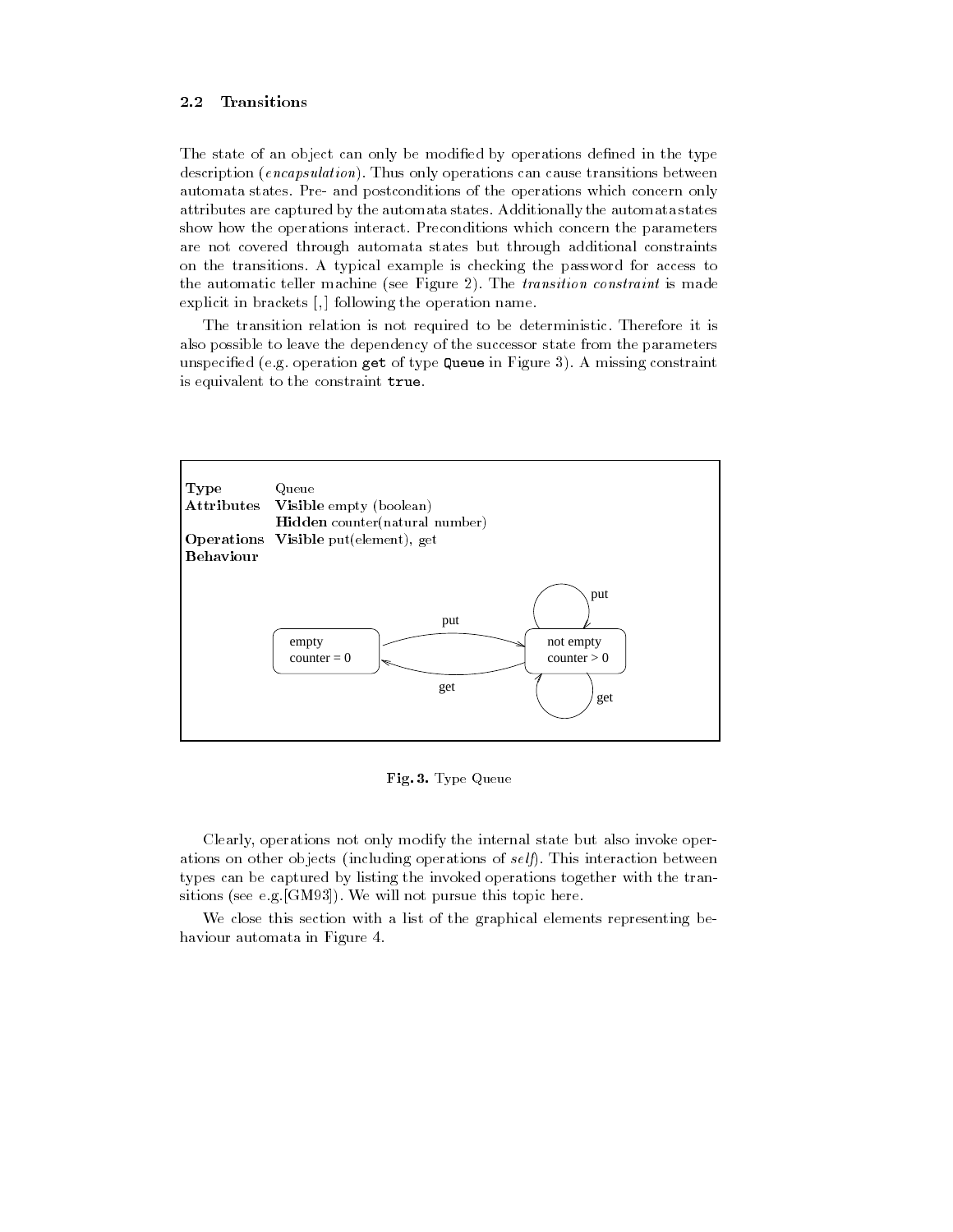

Fig- - Graphical Representation of Automata

#### 2.3 Formal Definition of Behaviour Automata

There are two important restrictions on the labelling of the automata states and the transitions

- As noted above automata states induce a partition Therefore the predicates labelling the automata states have to be exclusive
- The transition constraints capture the case analysis on the parameters. This analysis has to be exhaustive. Because of nondeterminism we allow multiple transitions labelled with the same operation and overlapping transition constraints

For readability reasons a constraint common to all automata states can be factorized as an *invariant*. All states of all objects of the type have to satisfy this invariant. For the moment we only allow non-temporal invariants talking about single states We expect it to be easy to extend our work to more powerful invariants as in LW - DDP in LW - DDP in LW - DDP invariant of the automata needs the automata needs of the au not be maximal in the sense that every condition implied by the labels of all the automata states is implied by the invariant The reason is that sometimes it might be difficult to check for this implication.

In figure 5 the concept of behaviour automaton is made precise.

Because the invariant is not required to be maximal the state space is charac terized by  $I \wedge \bigvee_{s \in S} L(s)$ . Automata states whose label contradicts the invariant are possible- they do not correspond to any object state states.

#### $2.4$ Formal Definition of Types

Behaviour automata are intended to define the behaviour of a type. This is only possible- if they satisfy certain syntactic restrictions In the following denition of a type V ary 19 denotes the set of free variables of the term x-term  $\sim$  the t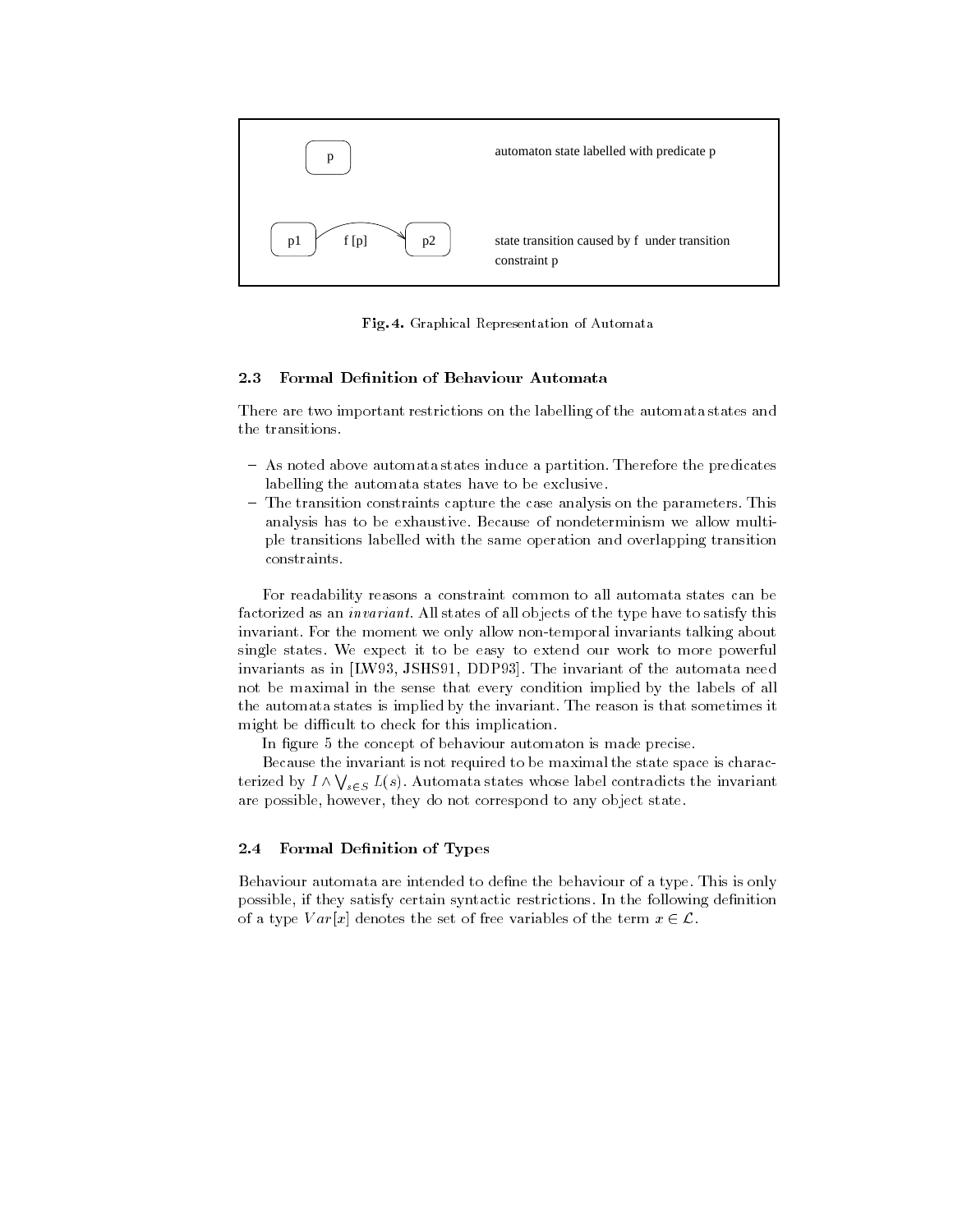Definition of Behaviour Automata: Let  $\mathcal L$  be a first-order language,  $j \models$  denote validity and  $\mathcal{OP}$  be a set of names.  $\mathcal{L}$  is the set of  $\mathcal{L}$  is the set of transition constraints. are set of a non-map  $\alpha$  , which is set  $\alpha$  and  $\alpha$  and  $\alpha$  and  $\alpha$  are set of  $\alpha$  and  $\alpha$  -<sup>L</sup> <sup>S</sup> L a function For <sup>s</sup> - S- f - OP the set  $\mathcal{L}$  is a some to the some that  $\mathcal{L}$  is the some that  $\mathcal{L}$  is the some that  $\mathcal{L}$ contains the transition constraints for  $f$  in state s  $\mu$ ,  $\mu$  and  $\mu$  is called a behaviour automaton with automata states S, transition relation  $\Delta$ , state labelling L and invariant <sup>I</sup> if for all s s- - <sup>S</sup> holds j 
I L
s L
s- false for an  $\sigma \subset \sigma$ ,  $\sigma$  such that enables  $\sigma$ ,  $\sigma$ ,  $\sigma$  holds  $\models$   $(L(s) \land I) \Rightarrow \bigvee \text{}\neq \text{}\neq \text{}\neq \text{}\{s, f\}.$ (Note that a missing transition constraint is per default true.)



### Definition of a Type:

a red a restorder language-letter its free variables-the set of its free variables-

 $\mathcal{L}$  , where  $\mathcal{L}$  is the property is the state is the interest of  $\mathcal{L}$  is the state is the state is the state is the state is the state is the state is the state is the state is the state is the state is the s names of the type-value of the names of the attributes-the attributes-denotesthe visible attribute subset- Op OP are the operation names- V Op Op denotes the visible operation subset-formation subset-formation subset-formation subset-formation subset-forma associating parameter names  $Par \subseteq V$  to operations with  $Att \cap Par = \emptyset$ , a straightforward and over Library and OP and Service and OP and Service and OP and OP and OP and Service and the initial state such that

T-state labels and invariants are restrictions are restrictions are restrictions on attributes on attributes on  $\mathcal{L}$  are all s  $\mathcal{L}$  and  $\mathcal{L}$  are  $\mathcal{L}$  are all s -  $\mathcal{L}$  and  $\mathcal{L}$  are  $\mathcal{L}$  and  $\mathcal{L}$  are  $\mathcal{L}$  and  $\mathcal{L}$  are  $\mathcal{L}$  and  $\mathcal{L}$  are  $\mathcal{L}$  and  $\mathcal{L}$  are  $\mathcal{L}$  and  $\mathcal{L}$  are

— — only operations and the transitions in the transition

for all s- t - S- f p - Lab with s- f p- t holds f - Op

T- the transition constraints are restrictions on parameters and attributes

for all s- t - S- f p - Lab with s- f p- t holds V arp Att parf

Note that not every operation of the type has to appear as label of the automaton If not protection is required of its behaviour The selection operations of  $\mathcal{L}_{\mathcal{A}}$ corresponding to visible attributes are not shown in the automaton-shown in the automatoncannot modify the state. They are only relevant to the interface of the type.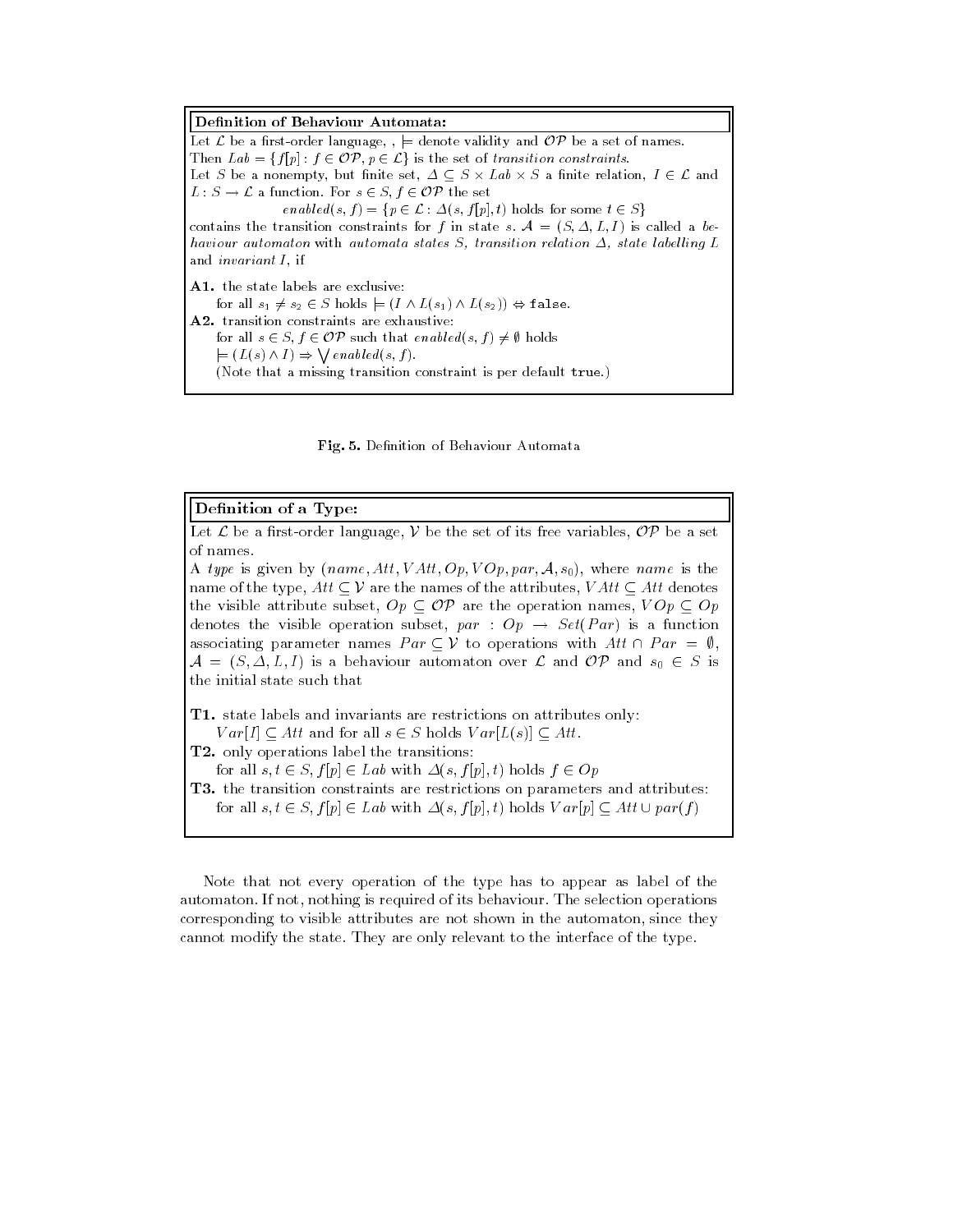

Fig- - Lifecycles and Automata

The state space of a type is formalized as follows

Let U be the universe of all values and object identiers- including the undened value  $\perp$ . The state space of a type  $I = (name, Art, VAtt, Up, VOP, put, A, 80)$  is characterized by

 $OS(T) = \{os \in [Att \rightarrow U] : \bot \notin os(Att) \land (os \models I \land \bigvee_{s \in S} L(s))\},\$ where os just the fact that the fact that the predicate p - the predicate p - the valuate p - the valuate p tion in denition and the set of the set of the set of the set of the set of the set of the set of the set of t induces the following requirement on the implementation of an operation f - Op  $(see also Figure 6):$ 

and it is a set of the state-of-control of the set of the state-of-control in the state of the state of the st paragreg part in the part is part in the parameter value of possible destination states in the part of the part of  $f$  are given by

م الحديث المسلم المستقدمة المسلم المستقدمة المسلم المسلم المسلم المسلم المسلم المسلم المسلم المسلم المسلم المس and s- f p- tg

If  $\mathbf{u}$  is not empty for the application of f with parameter values of  $\mathbf{u}$ parg in state os results in state os - OST such that os j <sup>I</sup> Lt for some  $\cdots$   $\cdots$ 

From this semantics it is easy to see that the behaviour description by au tomata is very close to the  $rely/guarante$ estyle of behaviour specification [Jon83]. Assuming that the environment calls  $f(parg)$  in an object state  $os_1$  satisfying is for a later statement states the successor states the successor state of  $\mathcal{L}_2$ to satisfy  $I \wedge \bigvee_{t \in D_{f}(parg, os_{1}, s)} L(t)$ .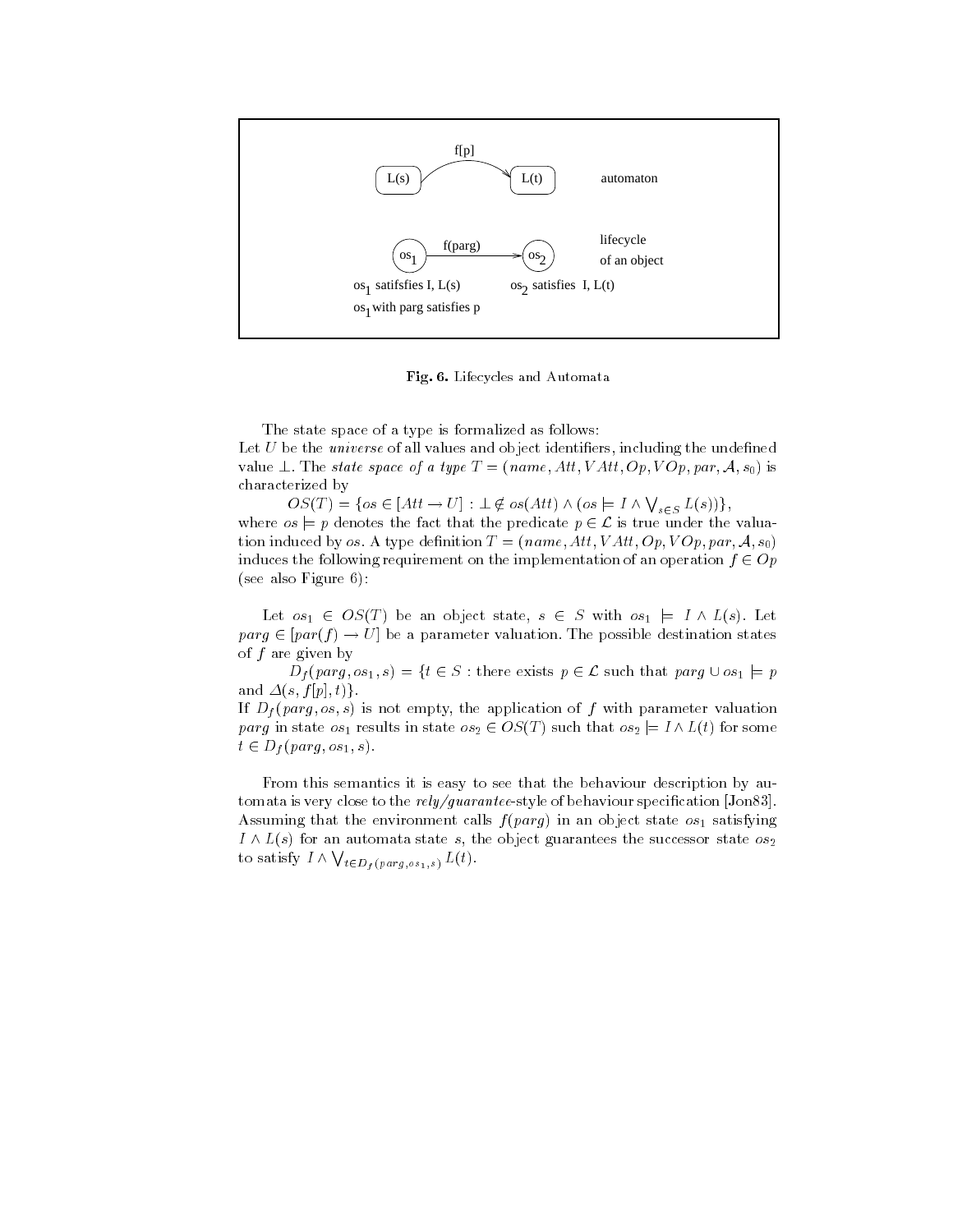More formally- for every operation f dene the relyguarantee pair Rf - Gf written as  $\mathcal{L} = \mathcal{L} \mathcal{L}$  as follows:  $\mathbb{R}^n$  ,  $\mathbb{R}^n$  ,  $\mathbb{R}^n$  ,  $\mathbb{R}^n$  ,  $\mathbb{R}^n$  ,  $\mathbb{R}^n$  ,  $\mathbb{R}^n$  ,  $\mathbb{R}^n$  ,  $\mathbb{R}^n$  ,  $\mathbb{R}^n$  ,  $\mathbb{R}^n$  ,  $\mathbb{R}^n$  ,  $\mathbb{R}^n$  ,  $\mathbb{R}^n$  ,  $\mathbb{R}^n$  ,  $\mathbb{R}^n$  ,  $\mathbb{R}^n$  , gf os-ben all the contration of the contract of the contract of the contract of the contract of the contract o s- t - S- p - L parg os j p os j Ls

where  $def_f = I \wedge \bigvee \{L(s) : enabled(s,$ 

Then for all  $f \in \mathcal{OP}$ ,  $os_1, os_2 \in OS(T)$ ,  $\text{parg} \in [\text{par}(f) \rightarrow U]$  holds  $\mathbb{R}^n$  ,  $\mathbb{R}^n$  ,  $\mathbb{R}^n$  ,  $\mathbb{R}^n$  ,  $\mathbb{R}^n$  ,  $\mathbb{R}^n$  ,  $\mathbb{R}^n$  ,  $\mathbb{R}^n$  ,  $\mathbb{R}^n$  ,  $\mathbb{R}^n$  ,  $\mathbb{R}^n$  ,  $\mathbb{R}^n$  ,  $\mathbb{R}^n$  ,  $\mathbb{R}^n$  ,  $\mathbb{R}^n$  ,  $\mathbb{R}^n$  ,  $\mathbb{R}^n$  ,

 $\lambda$  -  $\sim$   $\lambda$  ,  $\sim$   $\lambda$  ,  $\lambda$  ,  $\lambda$  ,  $\sim$   $\lambda$  ,  $\lambda$  ,  $\lambda$  ,  $\lambda$  ,  $\lambda$  ,  $\lambda$  ,  $\lambda$  ,  $\lambda$ 

Note that- since we allow state labels to be contradictory to the invari ant-condition above guarantee conditions might not be satisfactor and operation and f Clearly- this has to be checked for at some point during the development process However, However, this test into the denimies in our view-section aboveconstitutes too strong a restriction to be useful in the analysis process

Altogether- the semantics of behaviour automata can be summarized as fol lows: the automata states together with the invariant characterize the maximal set of states an object of the type can assume For every transition a minimal set of enabling states and a maximal set of successor states to these enabling states is given

### Specialization 3

The specialization relation between types is an important means of structuring the static aspects of the system. Coming from OOP at first specialization allowed arbitrary reuse of code In the meantime several specialization relations have , and proposed preserving some measures and an entirely supply with a some specific the community of the second the following we introduce the concept of behaviour automata specialization In section 5 we show how it relates to other definitions of the specialization relation between types

Subtypes inherit all attributes and operations of the supertype as well as the invariant. Visible attributes and operations remain visible. To motivate further conditions on the specialization relation we discuss typical instances of special ization. Consider the type Figure and its subtypes depicted in Figure 7 (the denitions of the subtypes exhibit only the additional attributes- operations and invariants- all attributes and operations are visible

## Addition of an Invariant

This corresponds to a restriction of the state space See for example the specialization of type Ellipse to type Circle through the addition of the invariant xradius=yradius. The operations of the subtype can take advantage of the additional invariant- eg for eciency reasons For examplethe operation rotates will be trivial for the invariant formulation  $\mathcal{S}$  $rradius = yradius$  a circle is preserved by rotation.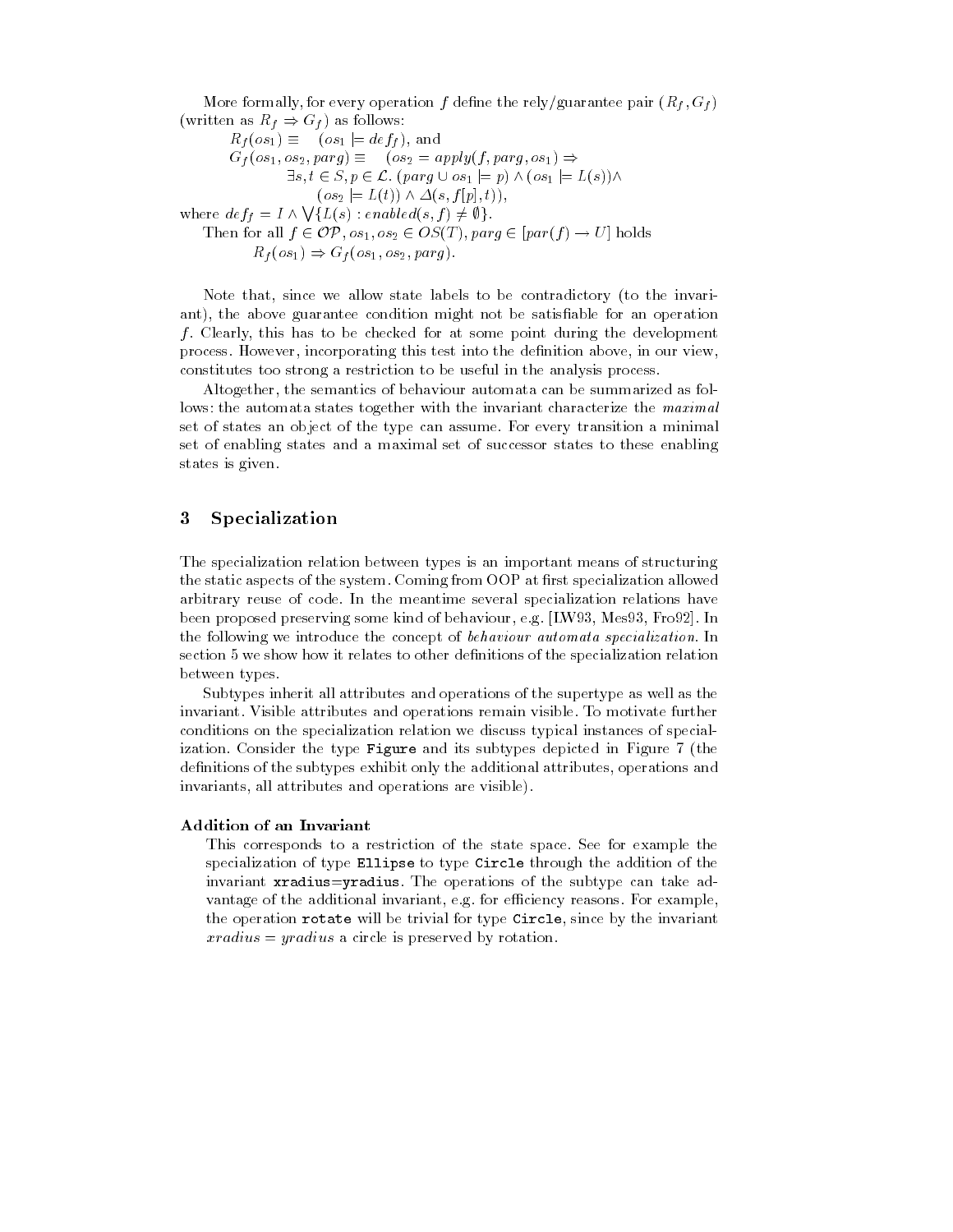

Fig- - Typehierarchy for Figure

# Addition of one or more Attributes

The state space is *constrained* through the new attribute. The addition of the attribute  $x$  can also be considered as the addition of an invariant " $x$ exists".

In its most simple case the addition is orthogonal preserving the behaviour of inherited operations For an example consider the specialization of

 $^\circ$  Often addition of an attribute is considered an extension instead of a restriction. Note, however, that the state space of a type contains all objects with at least the attributes of the type. Therefore addition of an attribute restricts the state space.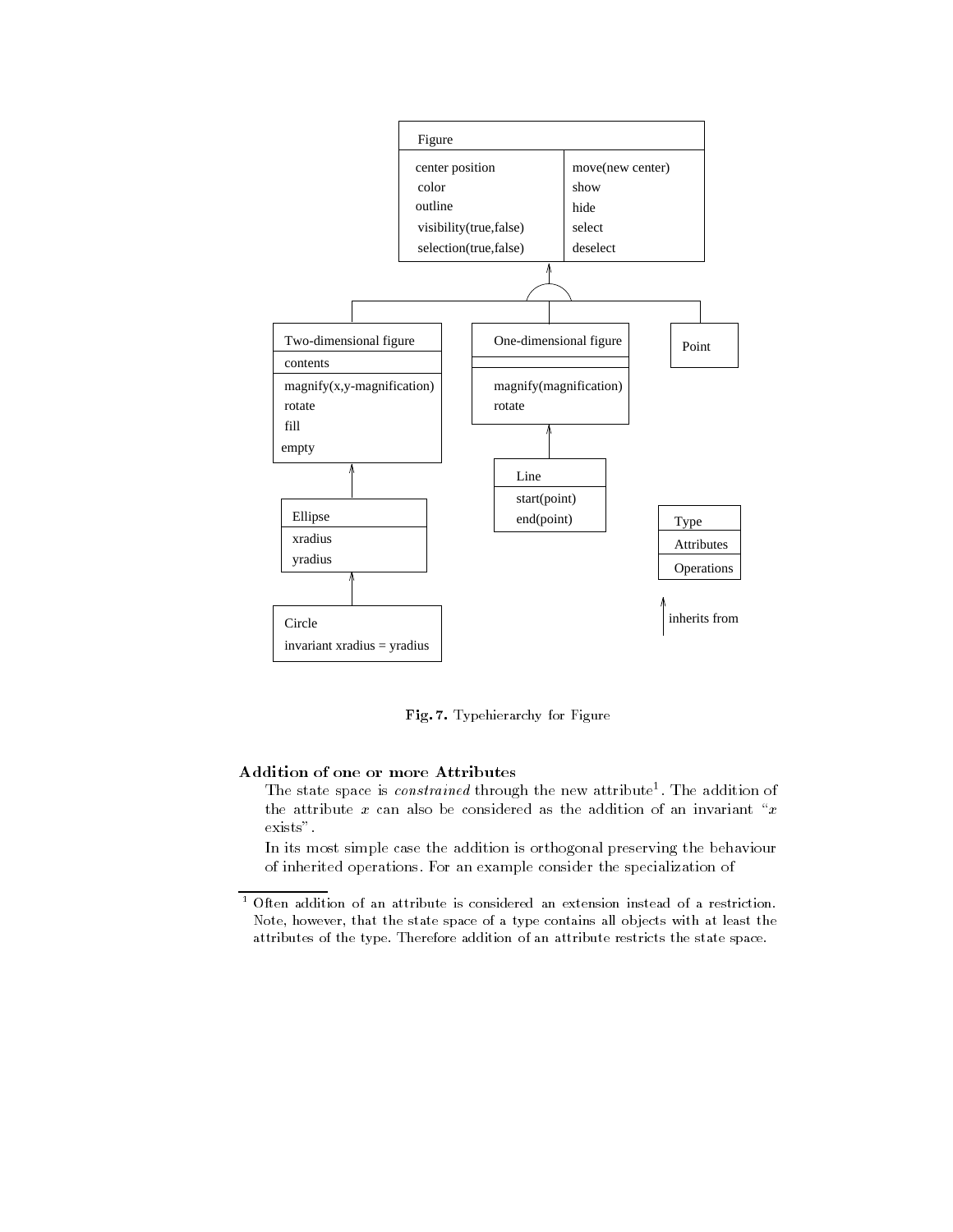Two-dimensional Figure to Ellipse by addition of the attributes xradius, yradius



Fig- - Behaviour Automaton of Type Bad Queue

We do not allow arbitrary modification of inherited operations by a treatment of the new attribute Consider the type Bad Queue adding attribute lastput to type Queue. Figure  $8$  shows the behaviour automaton of type saa qatati sai ifisaning git is only activities in Bad queue, is bad if a is true (that means the last operation was put). Contrary to type Queue operation get is not activated in all states satisfying counter  $> 0$ . This is considered too strong a modification to be summarized under specialization.

# Addition of Operations

The preconditions of the new operations give rise to a refined partition of the state space An example is type Twodimensional Figure- where operations fill und empty have been added Fill is only activated- if content f alse-Empty is only activated- if content true The corresponding behaviour automaton results from splitting the state visibility  $\mathbf{r}$  is the state visibility of  $\mathbf{r}$ true Compare Figures and  $\mathbf{f}$  and  $\mathbf{f}$  $|\Pi \text{aI}\circ \iota|^{-}$  .

Addition of operations induces the restriction that the implementation of the new operations may not invalidate the inherited invariant

<sup>-</sup> Here we use this notation only as a shorthand to cope with the state explosion We are not concerned with the real-time semantics underlying the framework of Statecharts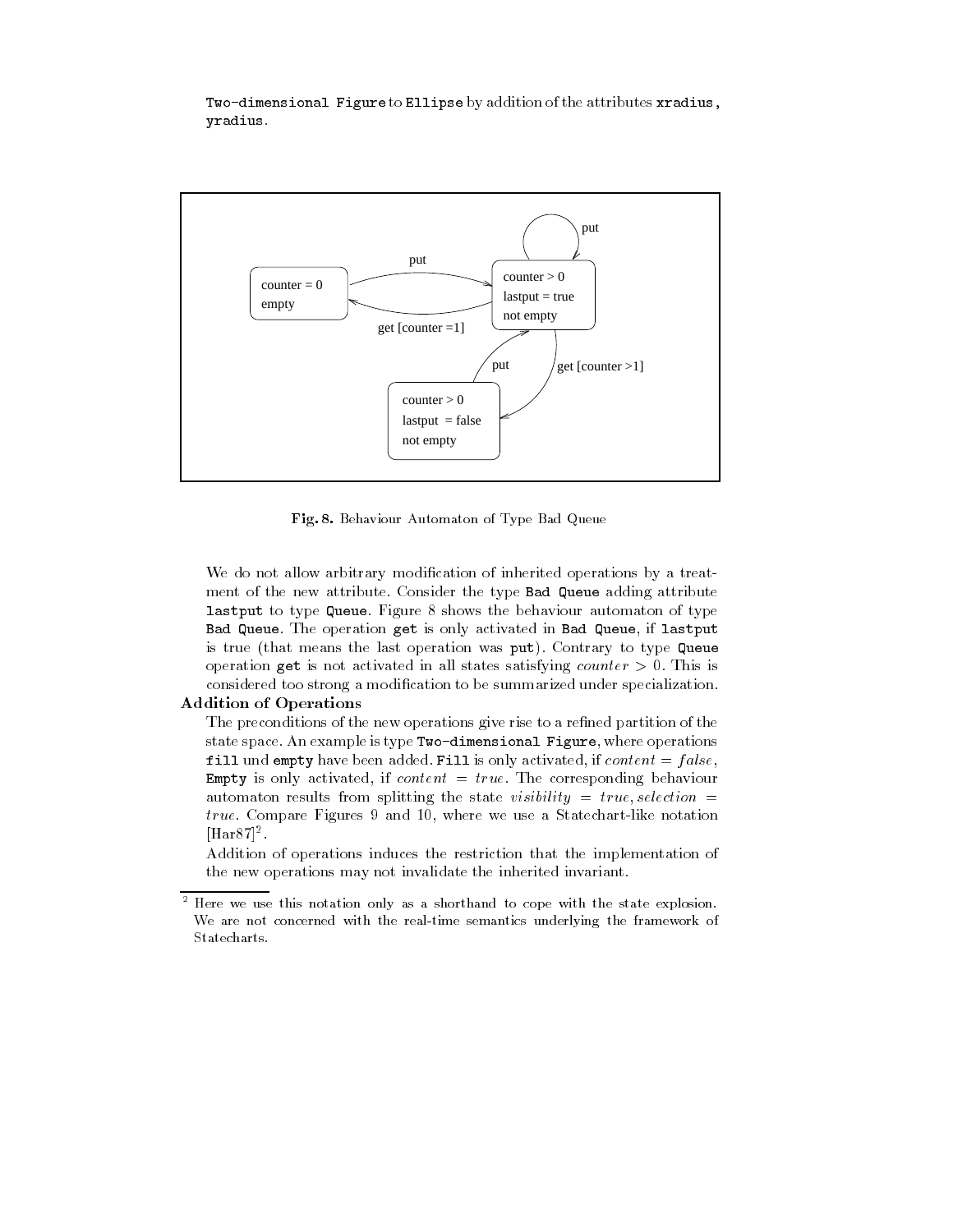

Fig- 
- Behaviour Automaton of Type Figure



Fig- - Behaviour Automaton of Type Twodimensional Figure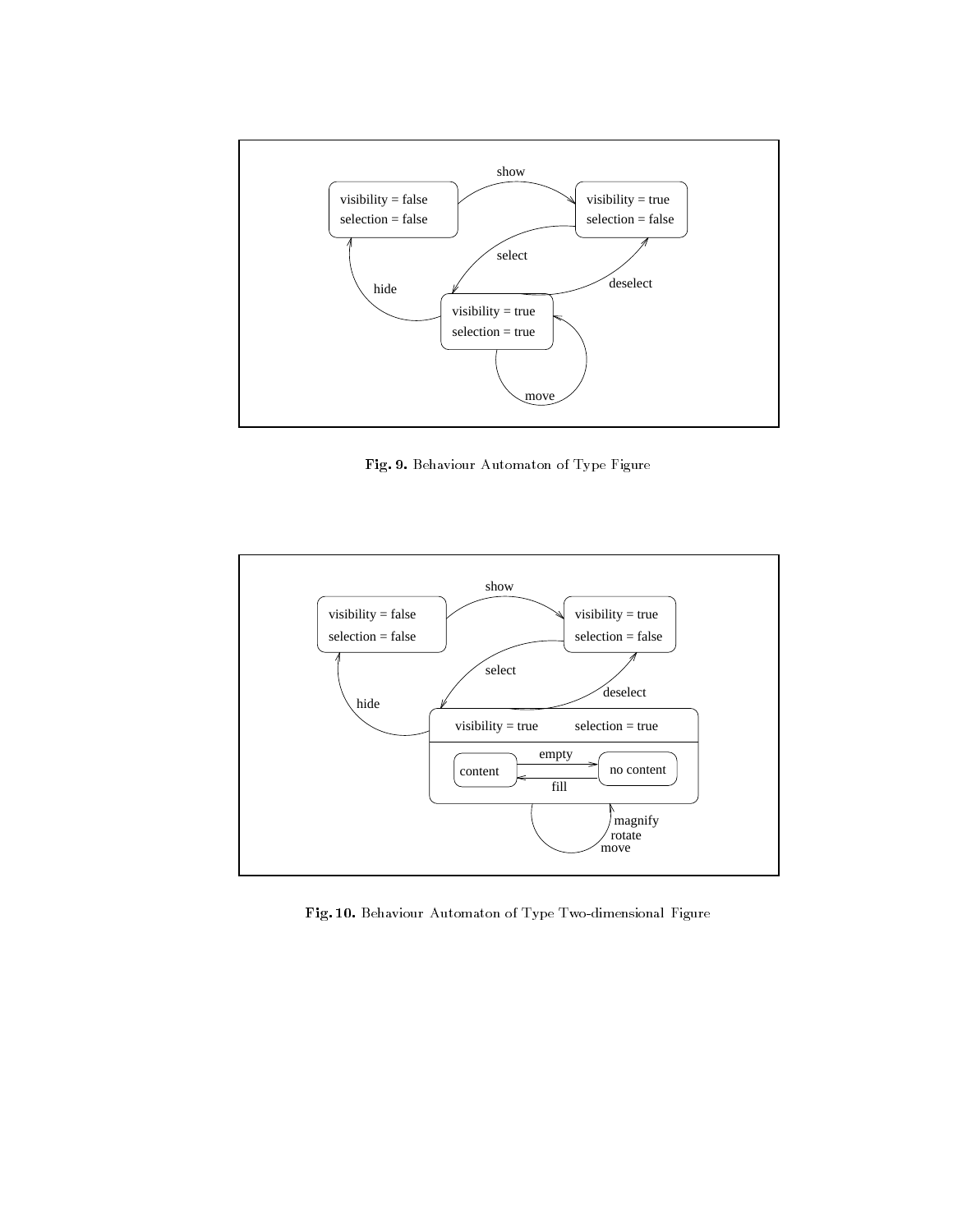Altogether we have the following characteristics of automata specialization

- Specialization may restrict the set of possible object states. Every state of the subautomaton has to rene a state of the superautomaton However- it is possible that states of the superautomaton have no correspondent in the subautomaton. It is also possible that the correspondent state in the subautomaton is not satisfiable by an object state (e.g. because of strengthening the invariant
- Transitions of the superautomaton are preserved- if their enabling states are preserved However- reduction of nondeterminism is allowed and also desir able). Since transition constraints correspond to an exhaustive case analysis, they have to be preserved in any case Enabledness of an operation can be restricted and a corrected the latter only. If no additional non-determinism is a complete  $\alpha$ introduced The former only- if it is induced by reduction of the state space in the specialized automaton

Note the way this spezialization relation reflects the automata semantics. since automatic characterize the maximal set of states of a type-partner set can only be reduced in a subtype Relative to the restricted state space the set of enabling states of an operation can be extended (the set of enabling states being minimal- while the set of successor states of these enabling states can only be reduced (by maximality of sucessor states).

Now let us give a formal definition of behaviour automata specialization:

| Let $A_i = (S_i, \Delta_i, L_i, I_i), i = 1, 2$ be two behaviour automata. $A_2$ specializes $A_1$<br>(denoted as $A_2 \leq A_1$ ), if<br><b>Sp1.</b> the invariant is preserved, that means $\models I_2 \Rightarrow I_1$ .<br>Sp2. the set of possible object states is not extendend and the partition is<br>preserved, that means for all $s_2 \in S_2$ there exists $s_1 \in S_1$ such that<br>$\models (I_2 \wedge L_2(s_2)) \Rightarrow L_1(s_1).$<br>Sp3. transitions are preserved, if their enabling states are preserved, that<br>means for all $s_i \in S_i$ , $i = 1, 2$ such that $\models (I_2 \wedge L_2(s_2)) \Rightarrow L_1(s_1)$ and<br>$\not\models (I_2 \wedge L_2(s_2)) \Leftrightarrow false$ and for all f such that enable $d_1(s_1, f) \neq \emptyset$ holds:<br><b>Sp3a.</b> enable $d_2(s_2, f) \neq \emptyset$<br><b>Sp3b.</b> for all $t_2 \in S_2, p_2 \in \mathcal{L}$ with $\Delta_2(s_2, f[p_2], t_2)$ there exists | Definition of Behaviour Automata Specialization:                         |  |
|--------------------------------------------------------------------------------------------------------------------------------------------------------------------------------------------------------------------------------------------------------------------------------------------------------------------------------------------------------------------------------------------------------------------------------------------------------------------------------------------------------------------------------------------------------------------------------------------------------------------------------------------------------------------------------------------------------------------------------------------------------------------------------------------------------------------------------------------------------------------------------------------------------------------------------------------------------|--------------------------------------------------------------------------|--|
|                                                                                                                                                                                                                                                                                                                                                                                                                                                                                                                                                                                                                                                                                                                                                                                                                                                                                                                                                        |                                                                          |  |
| $\models (I_2 \wedge L_2(s_2)) \Rightarrow (p_2 \Rightarrow p_1)$ and $\models (I_2 \wedge L_2(t_2)) \Rightarrow L_1(t_1)$ .                                                                                                                                                                                                                                                                                                                                                                                                                                                                                                                                                                                                                                                                                                                                                                                                                           | $t_1 \in S_1, p_1 \in \mathcal{L}$ with $\Delta_1(s_1, f[p_1], t_1)$ and |  |

Note that spezialization permits the elimination of invalid states (whose labels contradicts the invariant) with no incoming transitions. Invalid states with incoming transitions can only be eliminated through reduction of non determinism Otherwise they indicate a meaningless and therefore not imple mentable behaviour model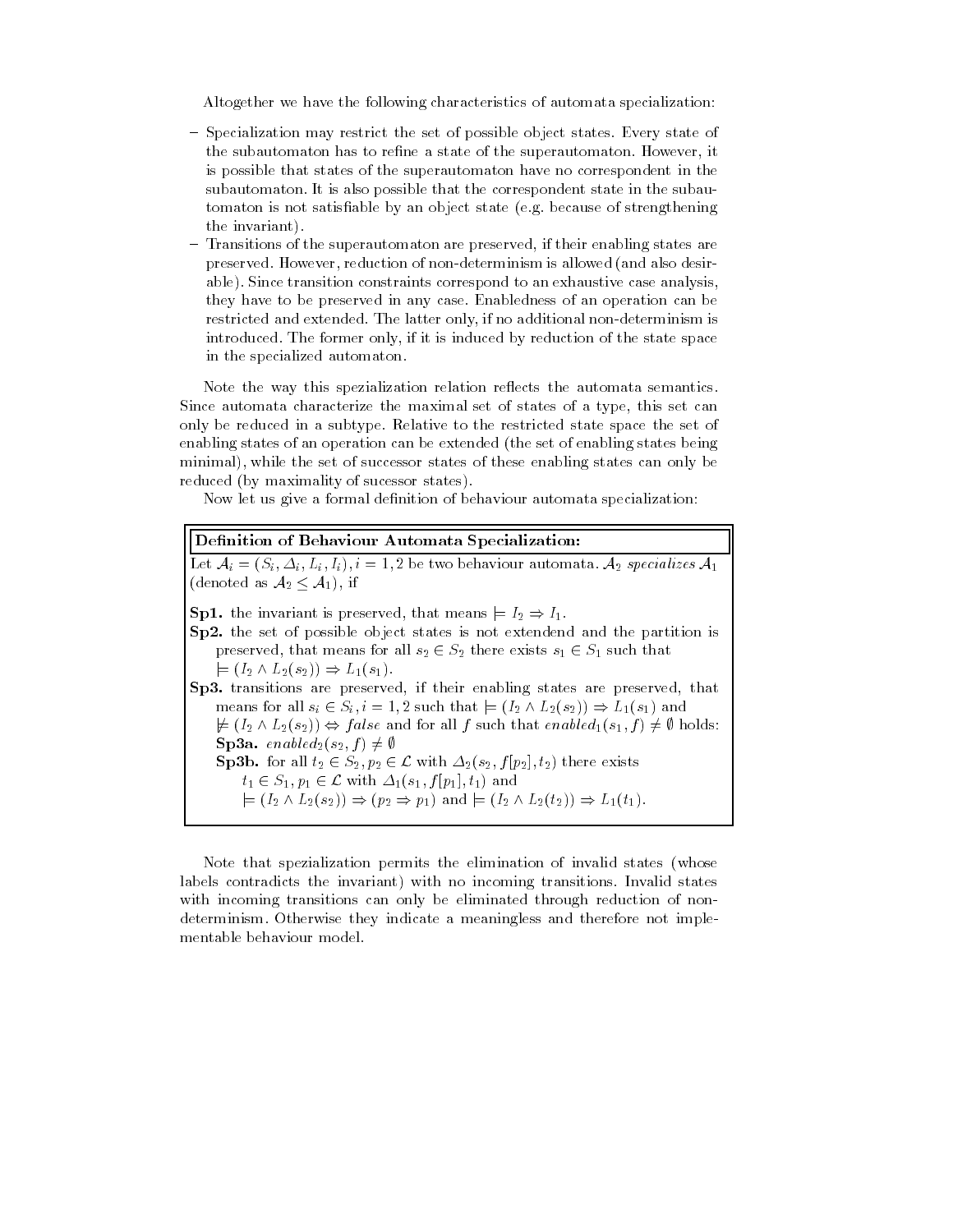Based on automata specialization one can define type specialization. The only additional requirement is that initial states have to be preserved and visible at tributes and operations remain visible

| Definition of Type Specialization:                                                                                 |  |
|--------------------------------------------------------------------------------------------------------------------|--|
| Let $T_i = (name_i, Att_i, VAtt_i, Op_i, VOp_i, par_i, A_i, s_{0i}), i = 1, 2$ be two types.                       |  |
| $T_2$ is a subtype of $T_1$ (denoted as $T_2 \leq T_1$ ), if $Att_1 \subseteq Att_2$ , $VAtt_1 \subseteq VAtt_2$ , |  |
| $[Op_1 \subset Op_2, VOp_1 \subset VOp_2, par_2$ restricted to $Op_1$ equals par <sub>1</sub> , $A_2 \leq A_1$ and |  |
| $ \models (I_2 \wedge L_2(s_{02})) \Rightarrow L_1(s_{01}).$                                                       |  |

We close this section with the proof of transitivity of automata specialization. The transitivity of type specialization follows trivially

| Theorem 1: Transitivity of specialization                                       |  |
|---------------------------------------------------------------------------------|--|
| Let $A_i = (S_i, \Delta_i, L_i, I_i), i = 1, 2, 3$ be three behaviour automata. |  |
| Then $A_3 \leq A_2$ and $A_2 \leq A_1$ imply $A_3 \leq A_1$ .                   |  |

### Proof

Sp j I I follows trivially from transitivity of implication

Sp Similarly- for s - S follows j I Ls Ls for some s - S

- $S$  such that is satisfactor that is satisfactor of  $S$   $S$   $S$   $S$   $S$   $S$   $S$   $S$   $S$   $S$   $S$   $S$   $S$   $S$   $S$   $S$   $S$   $S$   $S$   $S$   $S$   $S$   $S$   $S$   $S$   $S$   $S$   $S$  j i La la die gij i het en en en en en en blijf is de enable Since A  $\alpha$  , and there exists s  $\alpha$  is a set of  $\alpha$  in a there exists s  $\alpha$  is a set of  $\alpha$ fore  $L_2(s_2) \wedge L_1(s_1)$  is satisfiable. By exclusiveness of state labels of  $\mathcal{A}_1$ 
	- and A follows is a follow in the Land and Land and A follows in the Land and Land and Land and Land and Land a f  $\cdots$  . A follows the follows enable  $\cdots$  and  $\cdots$  . The follows enable  $\cdots$
- $\mathcal{S}$  , for some the some time that  $\mathcal{S}$  is the some that  $\mathcal{S}$  , and  $\mathcal{S}$  are  $\mathcal{S}$  and  $\mathcal{S}$  are the some time of  $\mathcal{S}$  $-$  and if the first contract  $\sim$  to a find the some interpretational contract of the some interpretation of the some interpretation of the society of the society of the society of the society of the society of the socie and it is a following that  $\alpha$  is formed as follows to the following the some section of  $\alpha$ t listen van die die beskryf die die heefstelen van die het die beskryf van die beskryf van die beskryf van die  $\mathcal{L} = \{ \mathcal{L} \mid \mathcal{L} = \mathcal{L} \}$  . The interpretation follows is a property in  $\mathcal{L} = \{ \mathcal{L} \mid \mathcal{L} = \mathcal{L} \}$  $\cdots$  . The interval of  $\cdots$  is the interval of  $\cdots$  interval of  $\cdots$  interval or  $\cdots$

#### Refinement 4

Refinement is used to incrementally develop the system model. In our view type refinement coincides with type specialization. Typical refinement steps are reduction of non-determinism and change of data representation. The former has already been discussed in the context of type specialization and is reflected in

 $^\circ$  We do not allow addition of parameters to operations through type specialization,  $^\circ$ since this violates the subtype requirement.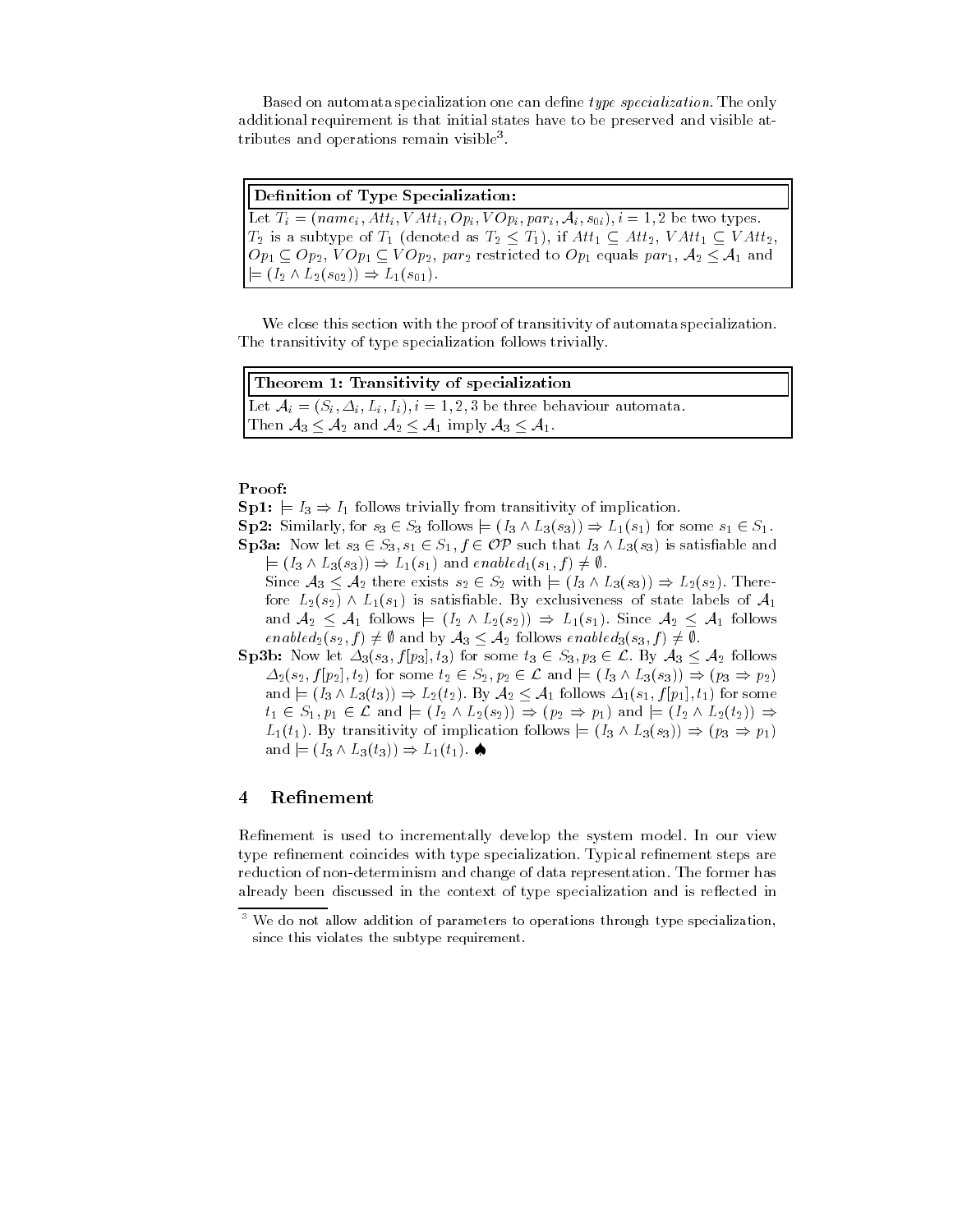the definition of behaviour automata specialization through condition  $(Sp3)$ . The latter can be achieved through addition of a new attribute and a new invariant relating the new and the old attribute For example- the type Queue can be refined through addition of an attribute elements of type list to hold the elements of the queue (see Figure 11).



Fig- - Type NewQueue

The relation to counter is given by the invariant counter  $=$ length(elements). Often instead of an invariant an abstraction function is used (e.g. [LW93]) to relate the different representations. Our definition of type specialization can easily be extended such that only the visible attributes and operations need to be preserved- while hidden attributes and operations can also be related through abstraction functions

Note that in our framework it is not possible to specify that put adds ex actly one element to the queue-to-the queue-to-the queue-to-the queue-to-the state auto-to-the state auto-to-t tomata. For fine grained specification a more expressive formalism has to be used. Therefore we suggest to use an algebraic specification language like SPECTRUM BFG  together with our concept of behaviour automata

We also allow reduction of the state space through refinement. As an example consider the type Bounded Queue see Figure

If we add attributes function in Figure - type  $\Box$ a refinement of Bounded Queue via the addition of the invariants

counter the main , we main the specific manager of the second state of the second state of the second state of

to Bounded Queue It is somewhat unusual to regard a bound as a dynamic changing value-part but bound can be seen as the allocated all approximately allocated the contracted and memory to store the elements of the queue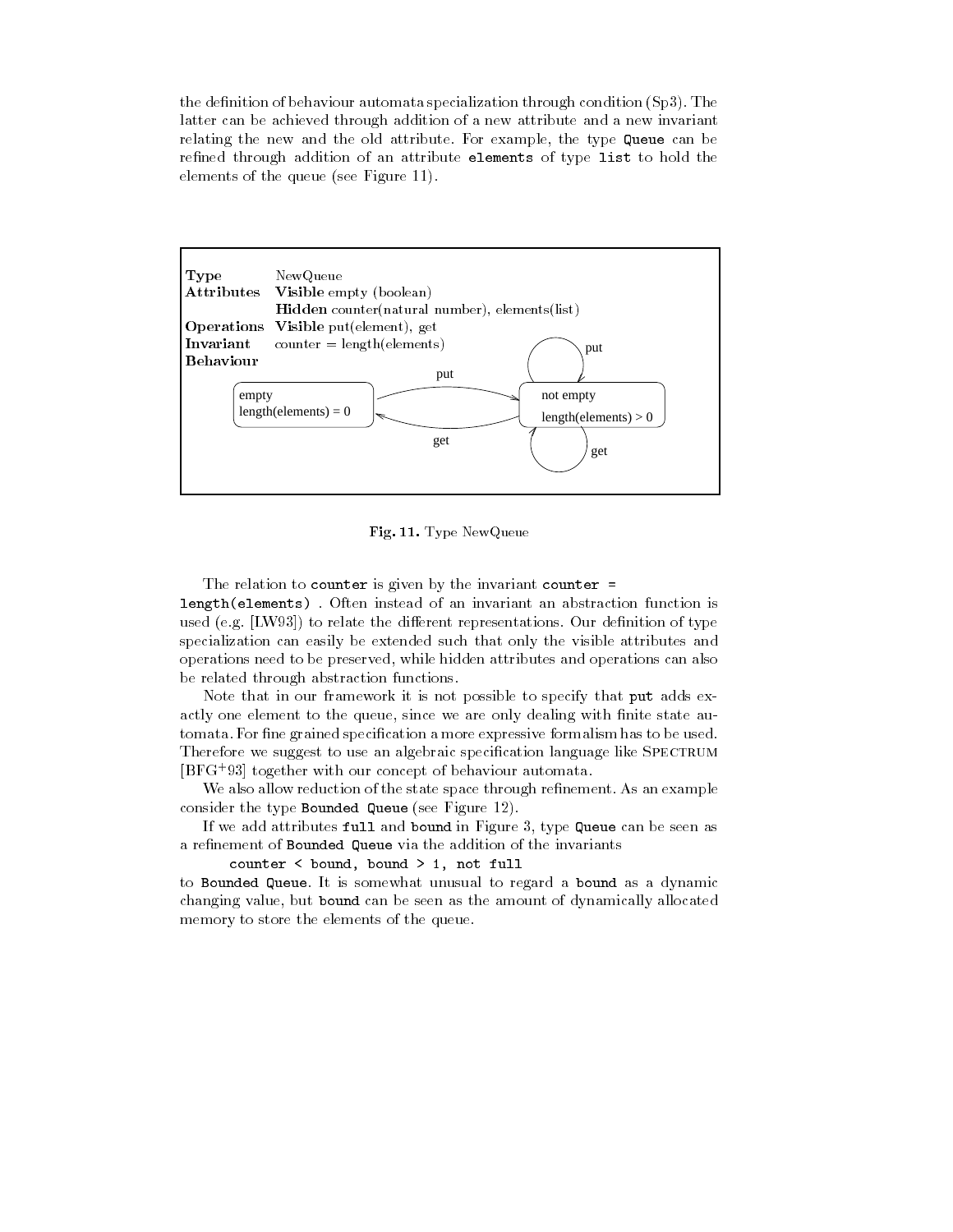

– Type Bounded Queue

It is interesting to compare our notion of refinement with the refinement used for specifications in rely/guarantee style (e.g.  $[SDW93]$ ). A rely/guarantee pair R 20 I - 20 I - 20 I - 20 I - 20 I - 20 I - 20 I - 20 I - 20 I - 20 I - 20 I - 20 I - 20 I - 20 I - 20 I - 20

Taking Rf and Gf as dened in section it is straightforward to show that  $\tau_A$  is the process for all operations  $f$  is a state state of  $\tau_{A}$  in  $\tau_{A}$  is a state of  $\tau_{A}$  and  $\tau_{B}$ arguments parameters parameters parameters are the set of  $\mathcal{P}$ 

 $R_1(0s_1) \Rightarrow R_1(0s_1)$ イベニー・メーション インディー・エヌ・エム  $(R_f^{\tau}(os_1) \wedge \sigma_f^{\tau}(os_1, os_2, parg)) \Rightarrow \sigma_f^{\tau}(os_1, os_2, parg).$ 

Thus type specialization implies operation refinement. The opposite is not true- since type specialization also induces structural renement of the automa ton which cannot be expressed by operation refinement.

### Roles

In the preceeding sections we have discussed how to model the behaviour of a single type and its subtypes To understand the interaction between several types it is important to make explicit the expectations the environment has about the behaviour of a type. These expectations are often called *roles* of the type recovery the construction and the Boundaries whose environment consistence whose environment consists of a Producer and a Consumer for the type description see Figure 2.

The Producer expects to be able to invoke some number of put operations (depending on the bound and the counter). The Consumer expects to be able to invoke some number of get operations The expectations can be made explicit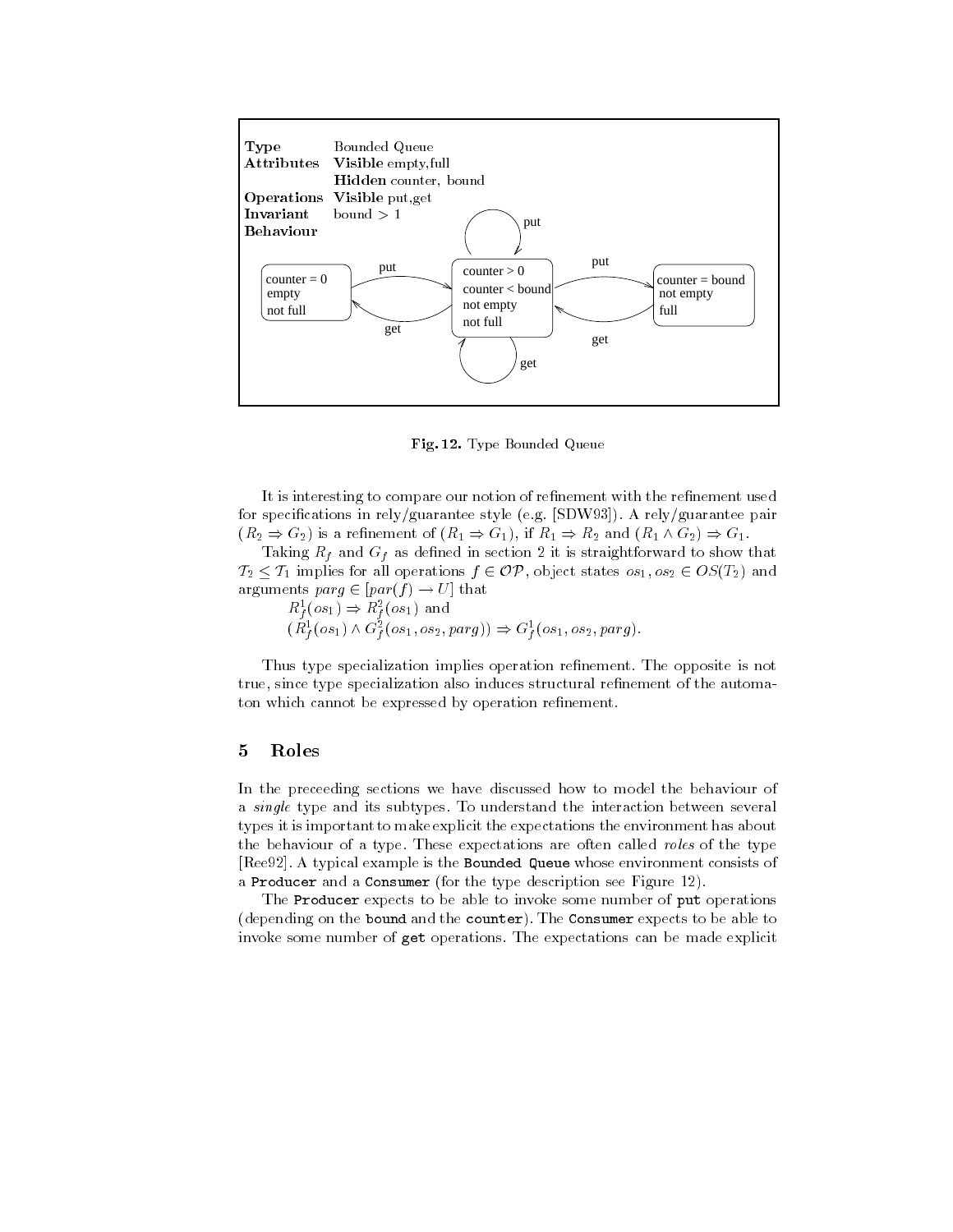in the Enqueue and Dequeue role- respectively These roles are captured by the behaviour automata depicted in Figure 13. Note that in roles all attributes and operations are visible





- - A roles Enqueue and Dequeue

The Producer is only concerned with the attribute full and doesn't care about the Constitution of Consumer doesness about full-care about full-care about full-care about fullcerned with empty.

Having made the expectations explicit as roles it is easy to check whether a type fulfills its roles. The behaviour automaton of the type has to specialize the behaviour automata of its roles In the example above this is straightforward to show The only interesting point is the split up of one state of every role automaton in two states of the type automaton. In the case of Enqueue state  $s$ labelled with not full is splittly into s-labelled empty-labelled empty-companies into the self-companies of t empty-particles in the interest of the implication in the interest of the interest of the interest of the interest of the interest of the interest of the interest of the interest of the interest of the interest of the inte are straightforward to show. Also condition (Sp3) is straightforward to show.

In general it is important to note that- although the expectations are captured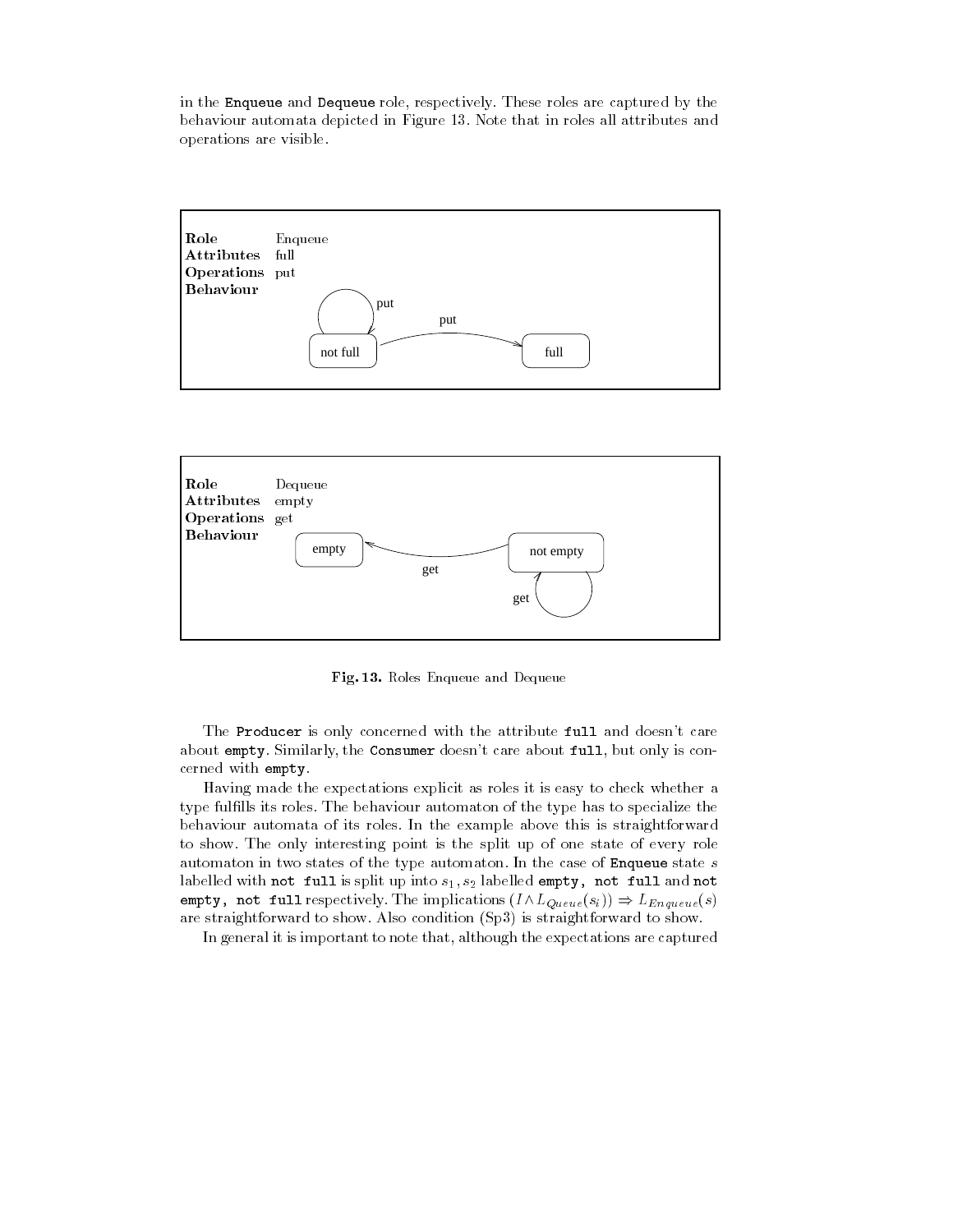by automata- nothing is said about sequences of operations the environment of an object may invoke The semantic of behaviour automata is only concerned with states- the enables-shown and to some extend the some extend their result Since Since Since  $\sim$ we allow a concurrent environmental a user object to cannot expect the used ob ject to be modified solely according to the sequence of operations invoked by  $o$ . Therefore single operations invocations are the units of concern

In the following we give a formal definition of roles.

Definition of Roles:

at the attractive the contract of the state of the second contract of the second contract of the second contra  $\mathbf{v} = \mathbf{v} \cdot \mathbf{v}$  . The part of  $\mathbf{v}$  is a role of  $\mathbf{v}$  is a name  $\mathbf{v}$  is a name  $\mathbf{v}$ v attributes- the attributes-  $\mathbf{v}$  operations-  $\mathbf{v}$  are the operations-  $\mathbf{v}$  and  $\mathbf{v}$  are the operationsfrom operations to parameters which restricted to V Opr equals parr and At  $\mathcal{A}_r$ 

Note that the only difference to the subtype relation is that for roles no initial states are specied and that roles do not have hidden- but only visible attributes and operations

Now it is easy to show the subtype requirement

| Theorem 2: Subtype Requirement for Roles holds                     |  |
|--------------------------------------------------------------------|--|
| Let $T_1, T_2$ be two type descriptions and R be a role of $T_1$ . |  |
| If $T_2 \leq T_1$ , then R is also a role of $T_2$ .               |  |

The proof is trivial by transitivity of automata specialization

#### 6 Related Work

In this section we discuss related work. In the framework of [LW93] the behaviour of a type is captured by pre- and postconditions. As mentioned before our description by predecessor and successor states is more coarse. So for example we cannot describe different behaviour for every individual element added to a que este put more generally-se cannot describe enablement en eperations of o which depends on parameters 

In our framework deff denes some sort of precondition As mentioned in section 4 for all  $os_1 \in OS(1_2)$  holds  $\kappa_f^*(os_1) \Rightarrow \kappa_f^*(os_1)$ . This limplies that for figures the contract of the contract of the contract of the contract of the contract of the contract of the contract of the contract of the contract of the contract of the contract of the contract of the contract of the co all  $s_2 \in S_2$  holds  $\models (1_2 \land L_2(s_2)) \Rightarrow (a e f_{\bar{f}} \Rightarrow a e f_{\bar{f}})$ . Liskov and wing require

 $^\circ$  The expectations of an object  $o$  on another object which was created by  $o$  might also include initial states. This can easily be incorporated in our framework.

<sup>-</sup> However we can model this situation by totalizing the operation and introducing an explicit error state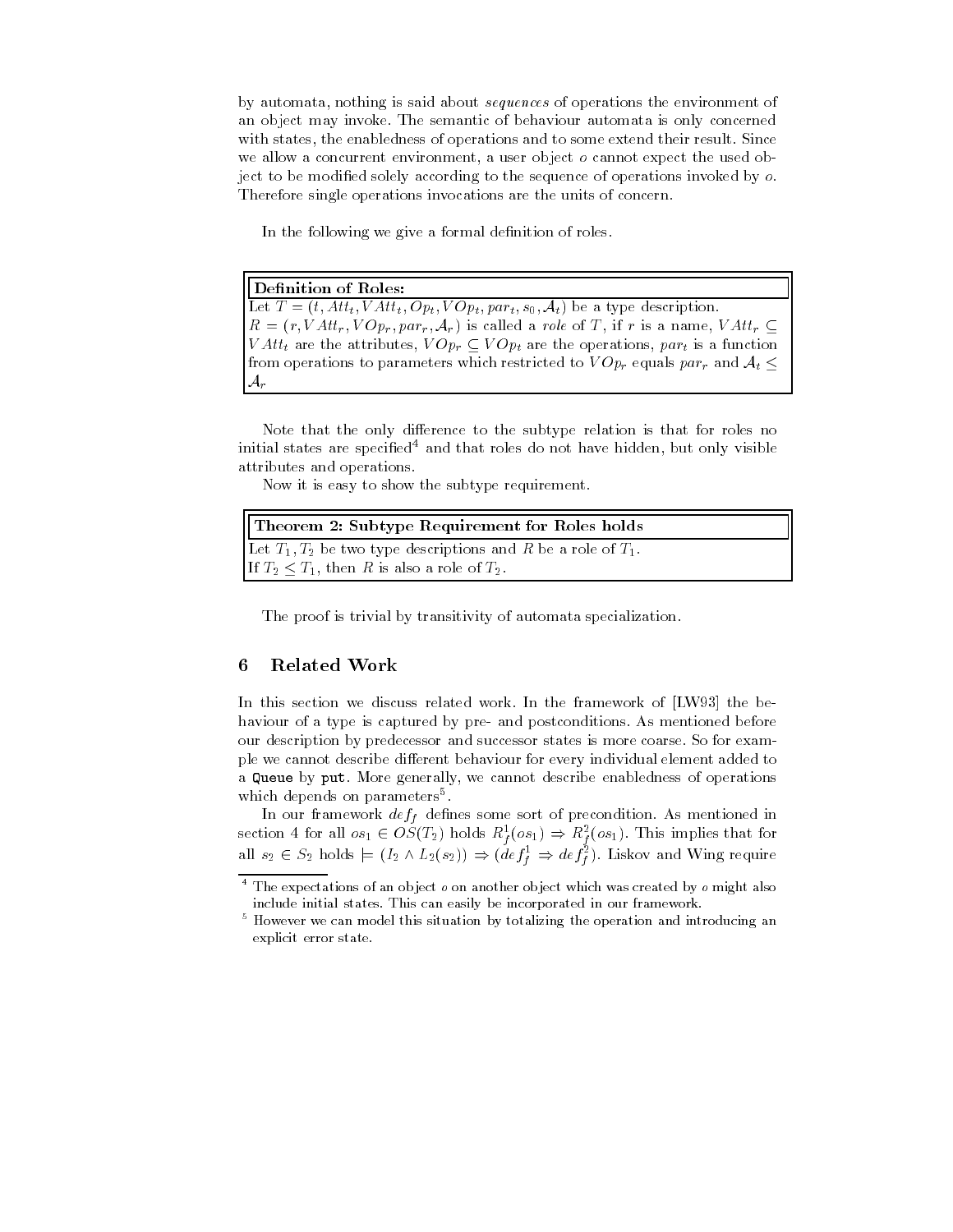that  $pre_{\tilde{f}} \Rightarrow pre_{\tilde{f}}$ . Thus our specialization is more general, since we only require the implication  $pre_{\tilde{f}} \Rightarrow pre_{\tilde{f}}$  for the states the renned objects can assume. This weaker requirement can only be formulated because we have made the state space of a type explicit. Another difference is the treatment of invariants. In [LW93] every property of the supertype is preserved. In OOA this is too strong a requirement and the special considered the special of the special theorem is not consider the const example of Fat Sets given in Figure 14.

Type Fat Set Attributes Hidden elements Operations Visible insert, select, size

 $_{\rm Type}$ Set Attributes Hidden elements Operations Visible insert, delete, select, size



Fat Sets cannot shrink because the delete operation is missing. Sets can be seen as a renement of Fat Sets by addition of delete Clearly- the property not to shrink is lost. Therefore in [LW93] Sets are not allowed as specialization of Fat Sets. In our framework the analyst can decide. If the property not to shrink is important, it can be formulated as an invariant of the behaviour automaton . Then no delete operation can be added. If the property is not deemed important and the invariant it is permitted to invariant the subtypes and the subtypes and the subtypes and the can be a subtype of Fat Set

In some sense our definition of subtyping can be seen as an integration of the work of LW and Francisco and Francisco and Francisco and Francisco and Francisco and Francisco and Francisco a the supertype to be an "upper limit" on the subtypes. In his framework therefore the subtype requirement can be violated. In our framework the state space of the supertype is an upper limit for the state space of the subtypes and the synchronization constraints depend on the state space Relative to the reduced state space of the subtype- however- we require the synchronziation constraints of the supertype to be stronger than the ones of the subtypes (see the discussion above a contract above a contract  $\mathcal{L}$ 

<sup>-</sup> Note that we have not considered such temporal invariants so far.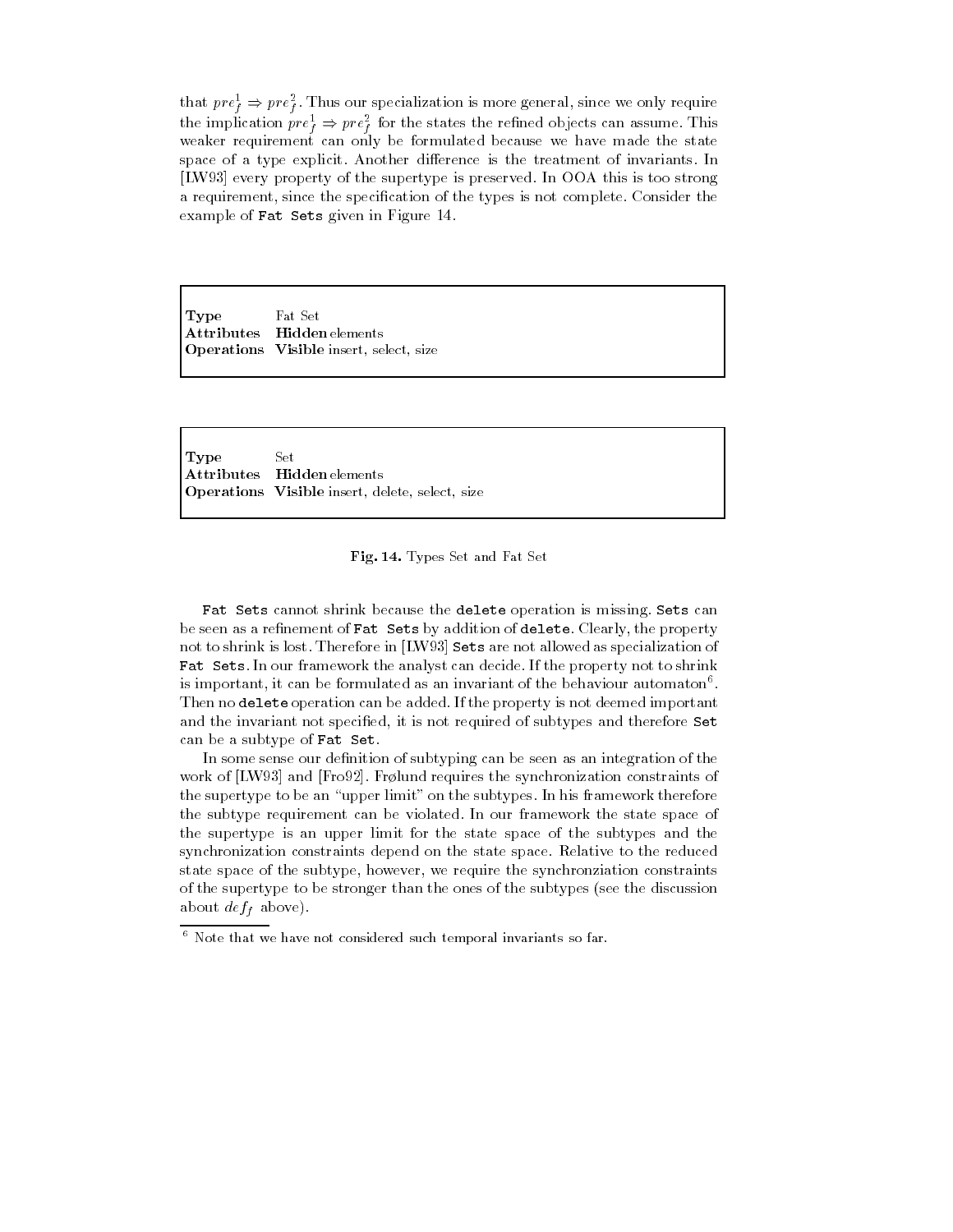Recently- yet another denition of type specialization has been given in SHJ - which is also based on automata In that work automata states are not labelled- therefore only the trace set of the automaton is relevant for the type semantics Contrary to our work the trace set- and therefore also the set of enabling states- is considered to be maximal Thus that denition of automata specialization allows for reduction of operation enabledness

#### $\overline{7}$ Conclusion

In this paper we have shown how to model the behaviour of types by automata in a precise way By labelling the automata states with predicates we make the state space of a type explicit These labels partition the state space The transitions are labelled by operations Thus operations are only classied in so far as they relate different equivalence classes of the state space. In our view this level of granularity is adequate during the process of OOA- while specication with pre- and postconditions is too fine-grained. Behaviour automata allow to grasp quickly important classes of object states and the effect of operations on them. We have given a precise definition of automata specialization. This not only provides for a new denition of the subtype relationship- but also shows how to *safely* enhance the system model during the analysis and design process. Thus we have sketched the use of our specialization mechanism for type refinement. Our denition of type specialization guarantees the subtype requirement- namely that as far as the environment is concerned the object of the supertype and the subtype cannot be distinguished. Using behaviour automata we have defined precisely the expectations of the environment

In our future work we intend to extend this work to the aggregation hierarchy and general interaction between types This requires to make explicit in the operations of a type invocation of operations on other types. Similar to SHJ + 34 + we plan to give a set of automata transformations which is correct and complete wrt. our refinement definition.

since automatica are a very intuitive measure to model behaviour are to may to may use behaviour automata in an informal way. The formal definitions guide the user to the important points where to look at while designing and modifying the behaviour of types Thus behaviour automata are an adequate link between informal and formal software development methods

## Acknowledgments

would like the top thank the company of the stefan mercial processes are the company of the company stefan Stefan Stefan Stefan Stefan Stritzinger for critical discussions and and along two anonymous referees for helpful comments during the preparation of this paper